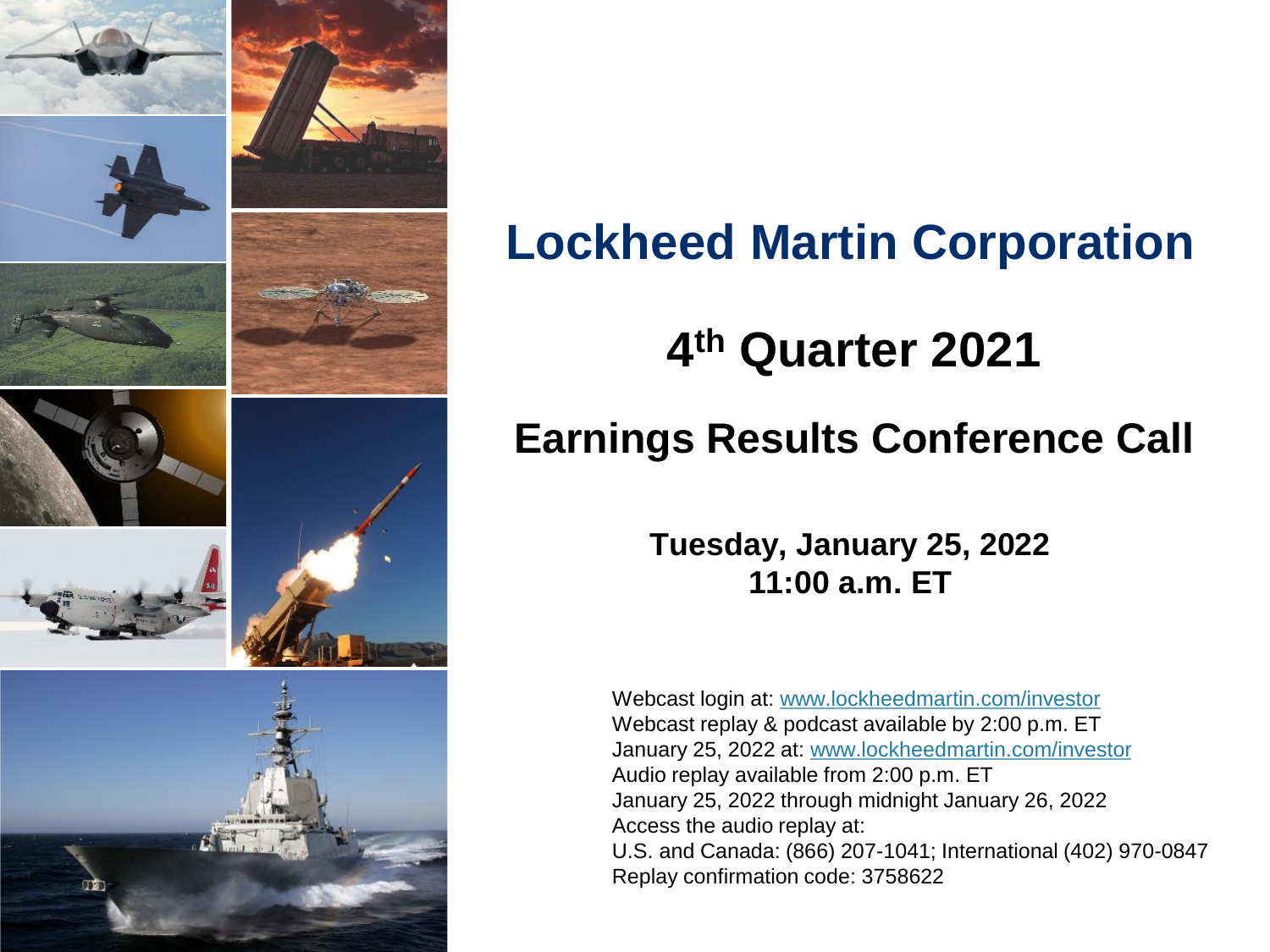# **Forward-Looking Statements**

This presentation contains statements that, to the extent they are not recitations of historical fact, constitute forward-looking statements within the meaning of the federal securities laws, and are based on Lockheed Martin's current expectations and assumptions. The words "believe," "estimate," "anticipate," "project," "intend," "expect," "plan," "outlook," "scheduled," "forecast" and similar expressions are intended to identify forward-looking statements. These statements are not guarantees of future performance and are subject to risks and uncertainties. Actual results may differ materially due to factors such as: the impact of COVID-19 or future epidemics on the company's business, including potential supply chain disruptions, facility closures, work stoppages, program delays, payment policies and regulations, the company's ability to recover its costs under contracts and impacts of uncertainty regarding the implementation of vaccine mandates or other requirements; budget uncertainty, the risk of future budget cuts, the debt ceiling and the potential for government shutdowns and changing funding and acquisition priorities; the company's reliance on contracts with the U.S. Government, which are dependent on U.S. Government funding and can be terminated for convenience, and the company's ability to negotiate favorable contract terms; risks related to the development, production, sustainment, performance, schedule, cost and requirements of complex and technologically advanced programs including the company's largest, the F-35 program; planned production rates and orders for significant programs; compliance with stringent performance and reliability standards; materials availability; performance and financial viability of key suppliers, teammates, joint ventures and partners, subcontractors and customers; economic, industry, business and political conditions including their effects on governmental policy and government actions that disrupt the company's supply chain or prevent the sale or delivery of its products (such as delays in approvals for exports requiring Congressional notification); trade policies or sanctions (including potential Chinese sanctions on the company or its suppliers, teammates or partner and U.S. Government sanctions on Turkey and its removal from the F-35 program); the company's success expanding into and doing business in adjacent markets and internationally and the differing risks posed by international sales; changes in foreign national priorities and foreign government budgets and planned orders; the competitive environment for the company's products and services, including increased pricing pressures, aggressive pricing in the absence of cost realism evaluation criteria, competition from emerging competitors including startups and non-traditional defense contractors, and bid protests; the timing and customer acceptance of product deliveries and performance milestones; the company's ability to develop new technologies and products, including emerging digital and network technologies and capabilities; the company's ability to attract and retain a highly skilled workforce; the impact of work stoppages or other labor disruptions; cyber or other security threats or other disruptions faced by the company or its suppliers; the company's ability to implement and continue, and the timing and impact of, capitalization changes such as share repurchases and dividend payments; the company's ability to recover costs under U.S. Government contracts, our mix of fixed-price and cost-reimbursable contracts and the impacts of cost overruns and significant increases in inflation; the accuracy of the company's estimates and projections; the impact of pension risk transfers, including potential noncash settlement charges; timing and estimates regarding pension funding and movements in interest rates and other changes that may affect pension plan assumptions, stockholders' equity, the level of the FAS/CAS adjustment; actual returns on pension plan assets and the impact of pension related legislation; the successful operation of joint ventures that the company does not control; realizing the anticipated benefits of acquisitions or divestitures, investments, joint ventures, teaming arrangements or internal reorganizations, and market volatility in the fair value of investments in the company's Lockheed Martin Ventures Fund that are marked to market; risks related to the company's proposed acquisition of Aerojet Rocketdyne, including the failure to obtain, delays in obtaining or adverse conditions contained in any required regulatory approvals and the company's ability to successfully and timely integrate the business and realize synergies and other expected benefits of the transaction; the company's efforts to increase the efficiency of its operations and improve the affordability of its products and services; the risk of an impairment of the company's assets, including the potential impairment of goodwill recorded as a result of the acquisition of the Sikorsky business; the availability and adequacy of the company's insurance and indemnities; the company's ability to benefit fully from or adequately protect its intellectual property rights; procurement and other regulations and policies affecting the company's industry, export of its products, cost allowability or recovery, preferred contract type, and performance and progress payments policy, including a reversal or modification to the DoD's increase to the progress payment rate in response to COVID-19; changes in accounting, U.S. or foreign tax, export or other laws, regulations, and policies and their interpretation or application; and the outcome of legal proceedings, bid protests, environmental remediation efforts, audits, government investigations or government allegations that the company has failed to comply with law, other contingencies and U.S. Government identification of deficiencies in its business systems. These are only some of the factors that may affect the forward-looking statements contained in this presentation. For a discussion identifying additional important factors that could cause actual results to differ materially from those anticipated in the forward-looking statements, see the company's filings with the U.S. Securities and Exchange Commission including, but not limited to, "Management's Discussion and Analysis of Financial Condition and Results of Operations" and "Risk Factors" in the company's Annual Report on Form 10-K for the year ended Dec. 31, 2021. The company's filings may be accessed through the Investor Relations page of its website, www.lockheedmartin.com/investor, or through the website maintained by the SEC at [www.sec.gov](http://www.sec.gov/). The company's actual financial results likely will be different from those projected due to the inherent nature of projections. Given these uncertainties, forward-looking statements should not be relied on in making investment decisions. The forwardlooking statements contained in this presentation speak only as of the date of its filing. Except where required by applicable law, the company expressly disclaims a duty to provide updates to forward-looking statements after the date of this presentation to reflect subsequent events, changed circumstances, changes in expectations, or the estimates and assumptions associated with them. The forward-looking statements in this presentation are intended to be subject to the safe harbor protection provided by the federal securities laws.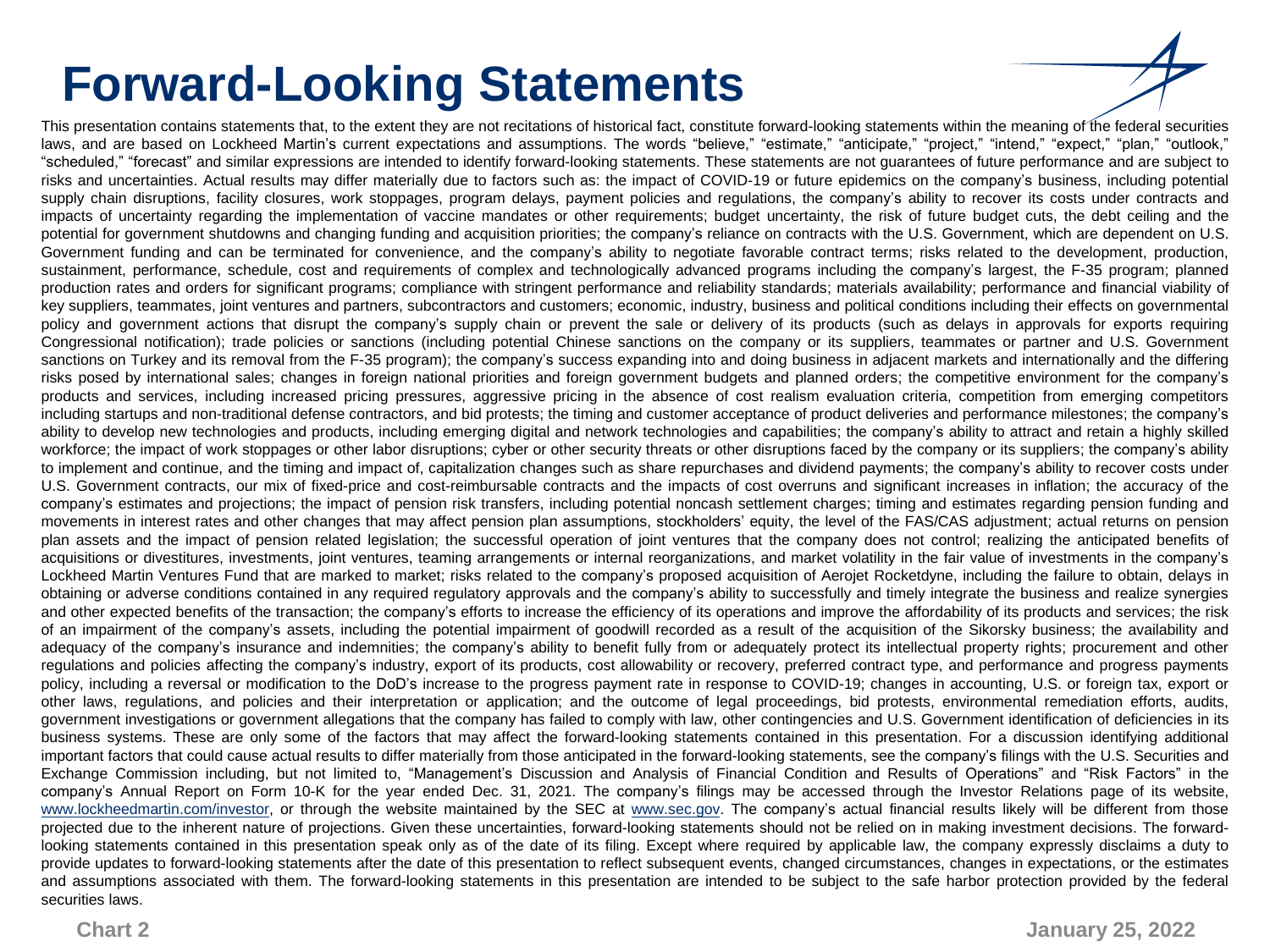# **2021 Overview**



- **Achieved Sales of \$67.0 Billion**
- **Achieved Segment Operating Profit\* of \$7.4 Billion and Earnings Per Share of \$22.76**
- **Generated \$9.2 Billion in Cash from Operations**
- **Reinvested \$3.0 Billion in R&D and Capital Expenditures**
- **Returned \$7.0 Billion of Cash to Stockholders Including \$4.1B of Share Repurchases**

# **Achieved or Exceeded 4Q Expectations; 2022 Outlook Consistent with October Trending**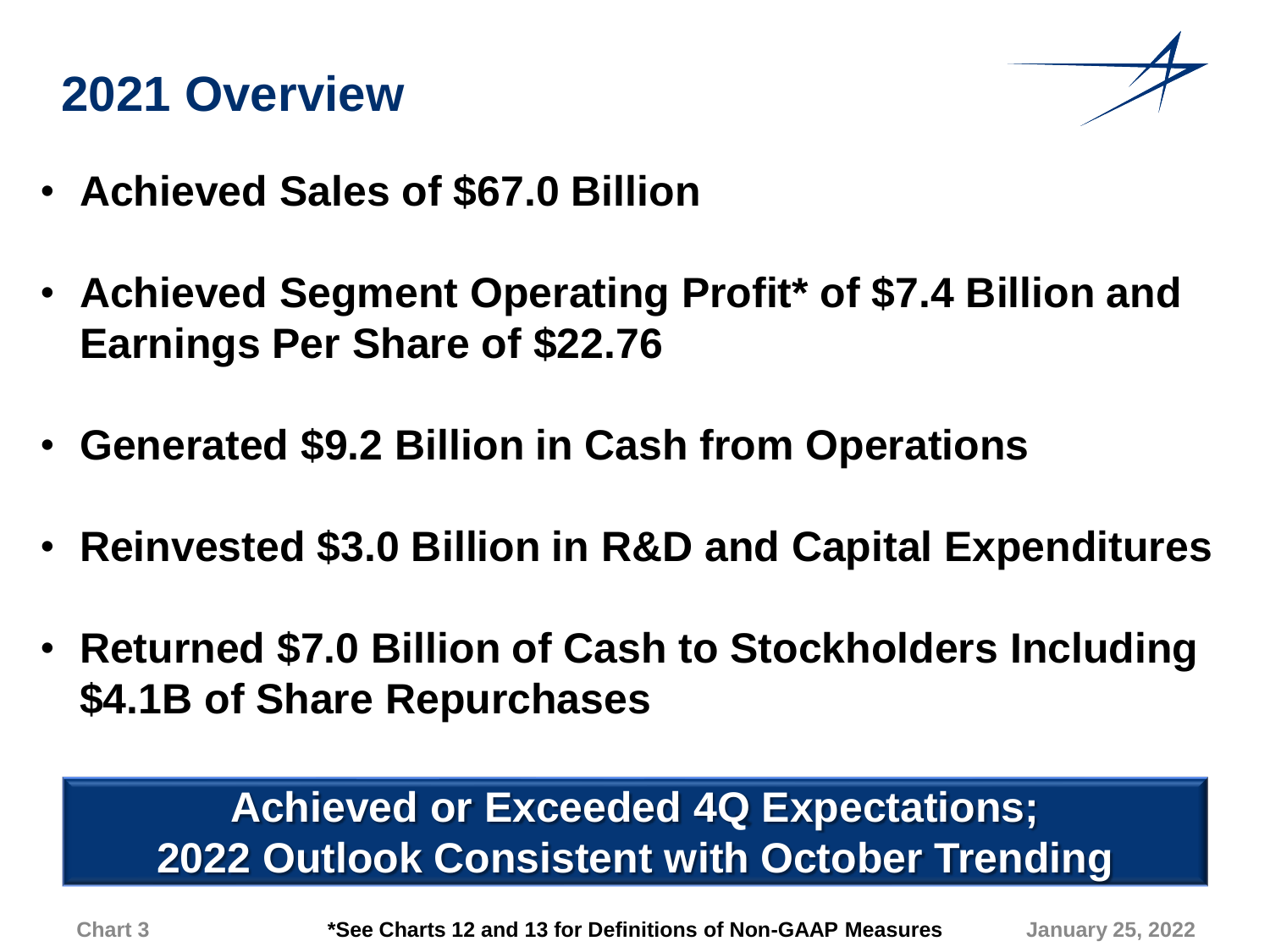# **Sales and Segment Operating Profit**



## **Solid Full-Year Performance Solid Full Year Performance in Challenging Environment**

**Chart 4 January 25, 2022 \*See Charts 12 and 13 for Definitions of Non-GAAP Measures**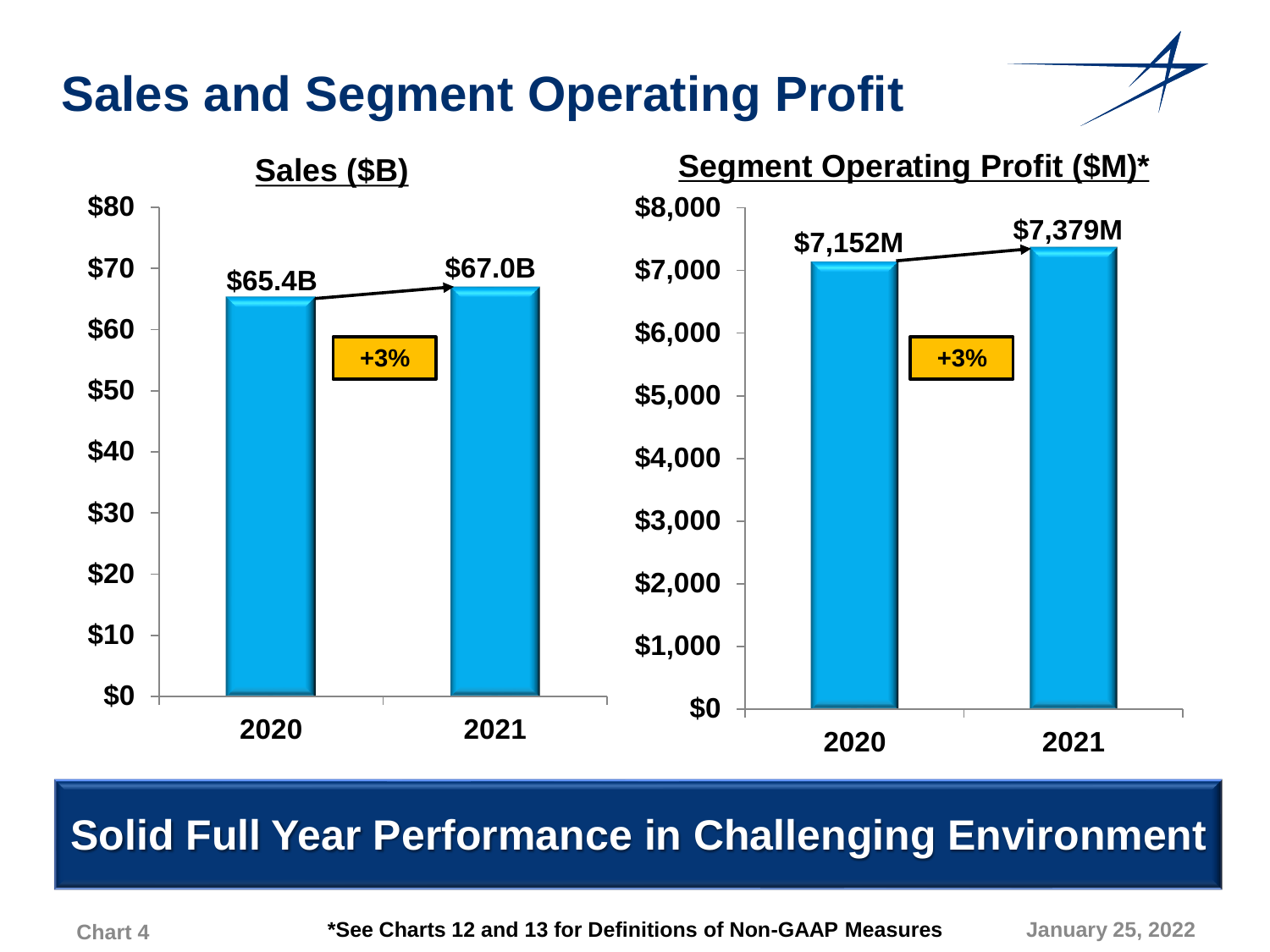### **2021 Diluted Earnings Per Share from Continuing Ops (\$EPS)**



# **Operational Performance and LM Ventures Gains Drive Growth in Adjusted EPS**

**Chart 5 \*Diluted EPS - Adjusted. See Charts 12 and 13 for Definitions of Non-GAAP Measures January 25, 2022**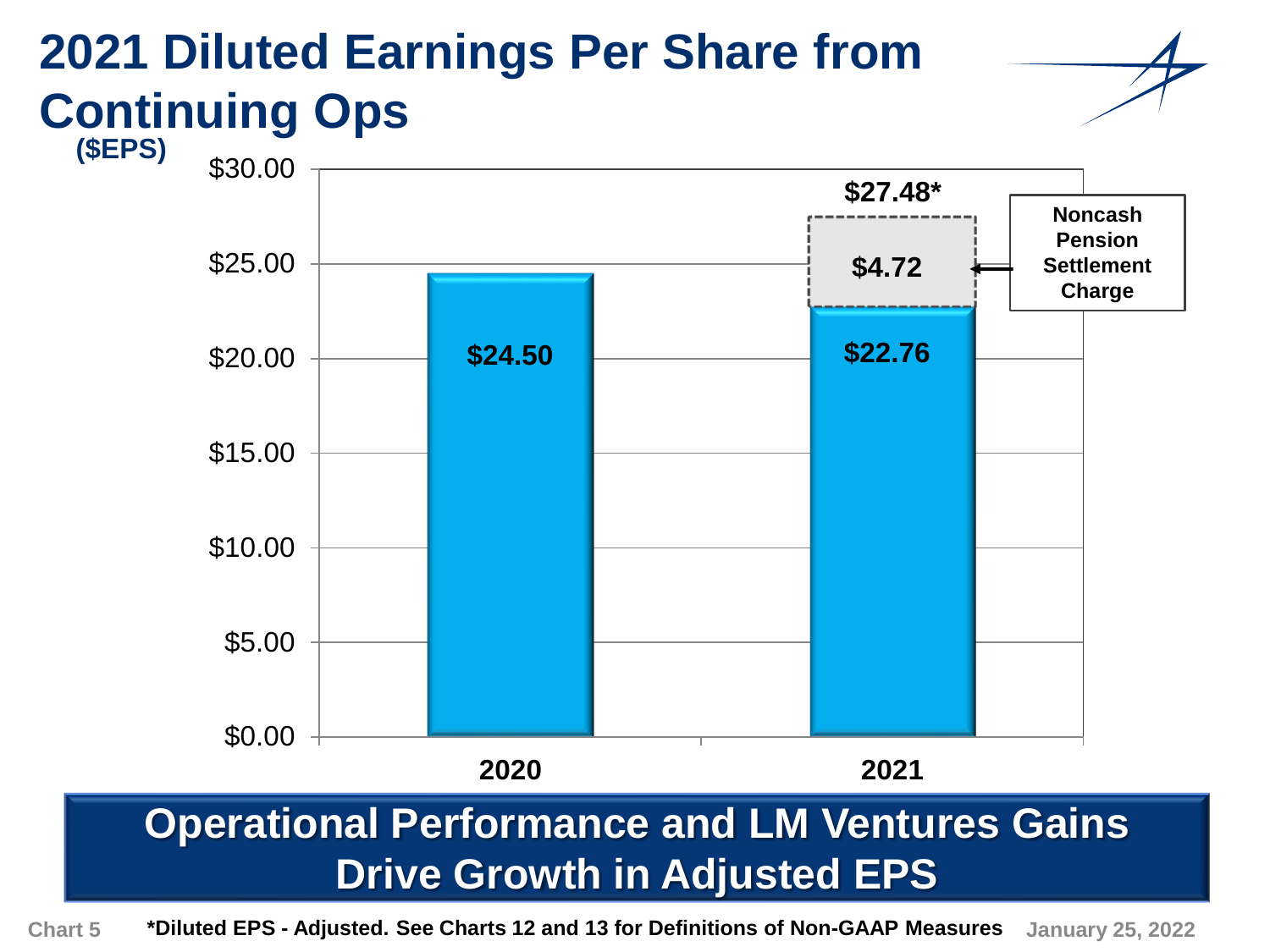# **Cash Returned to Shareholders**





**\*See Charts 12 and 13 for Definitions of Non-GAAP Measures Chart 6 January 25, 2022**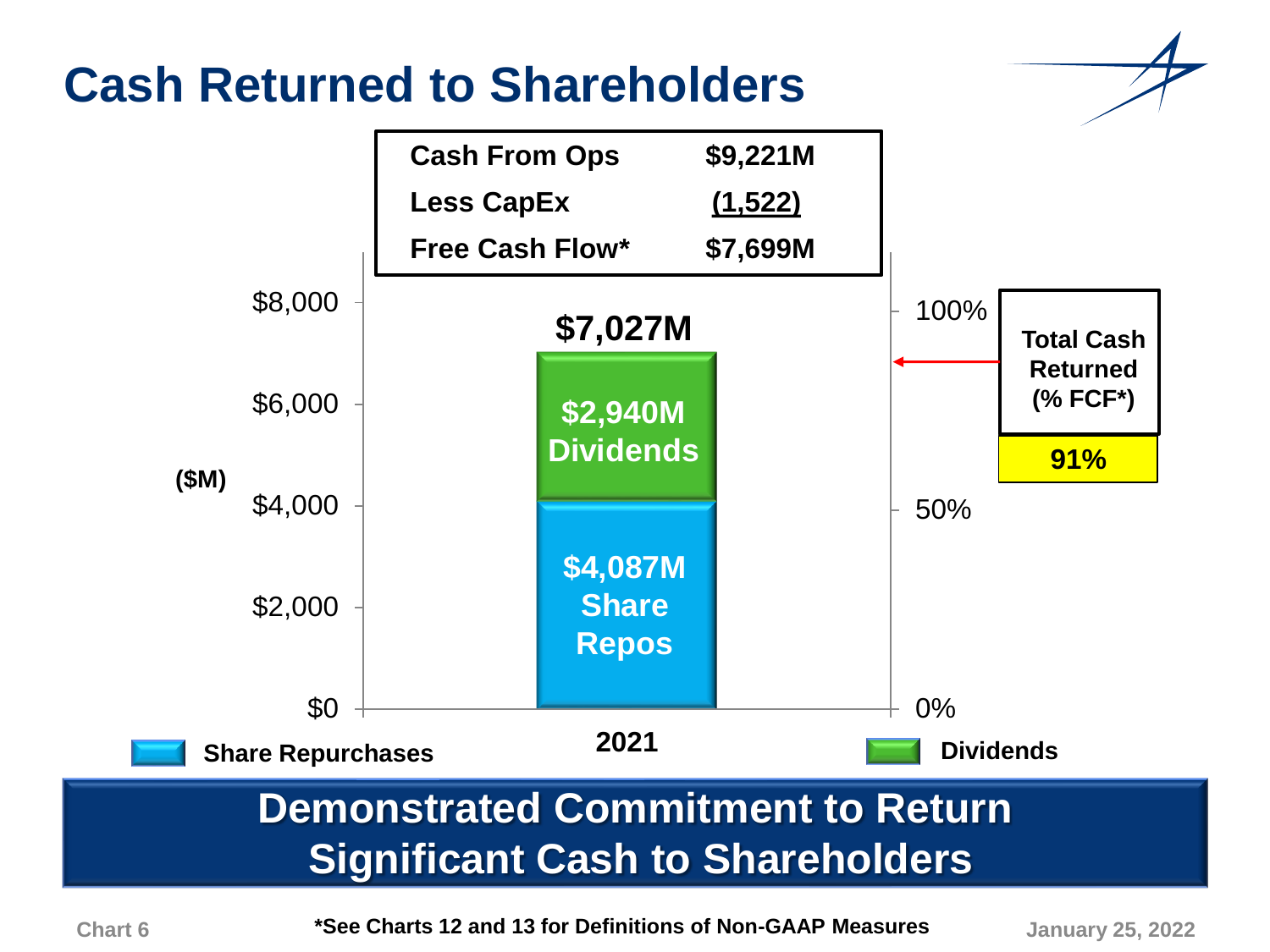

### **2022 Outlook Update (\$M, Except EPS)**

**Segment Operating Profit\* ~\$7,175**

**Net FAS / CAS Pension Adj.\*\* ~\$2,260**

**Diluted EPS ~\$26.70**

**Cash From Operations ≥ \$7,900**

R&D Capitalization Assumption **Fig. 1**  $\sim$  \$500

**Cash from Operations (excl. R&D)\* ≥ \$8,400**

Sales **8.12.23 | 2000** 

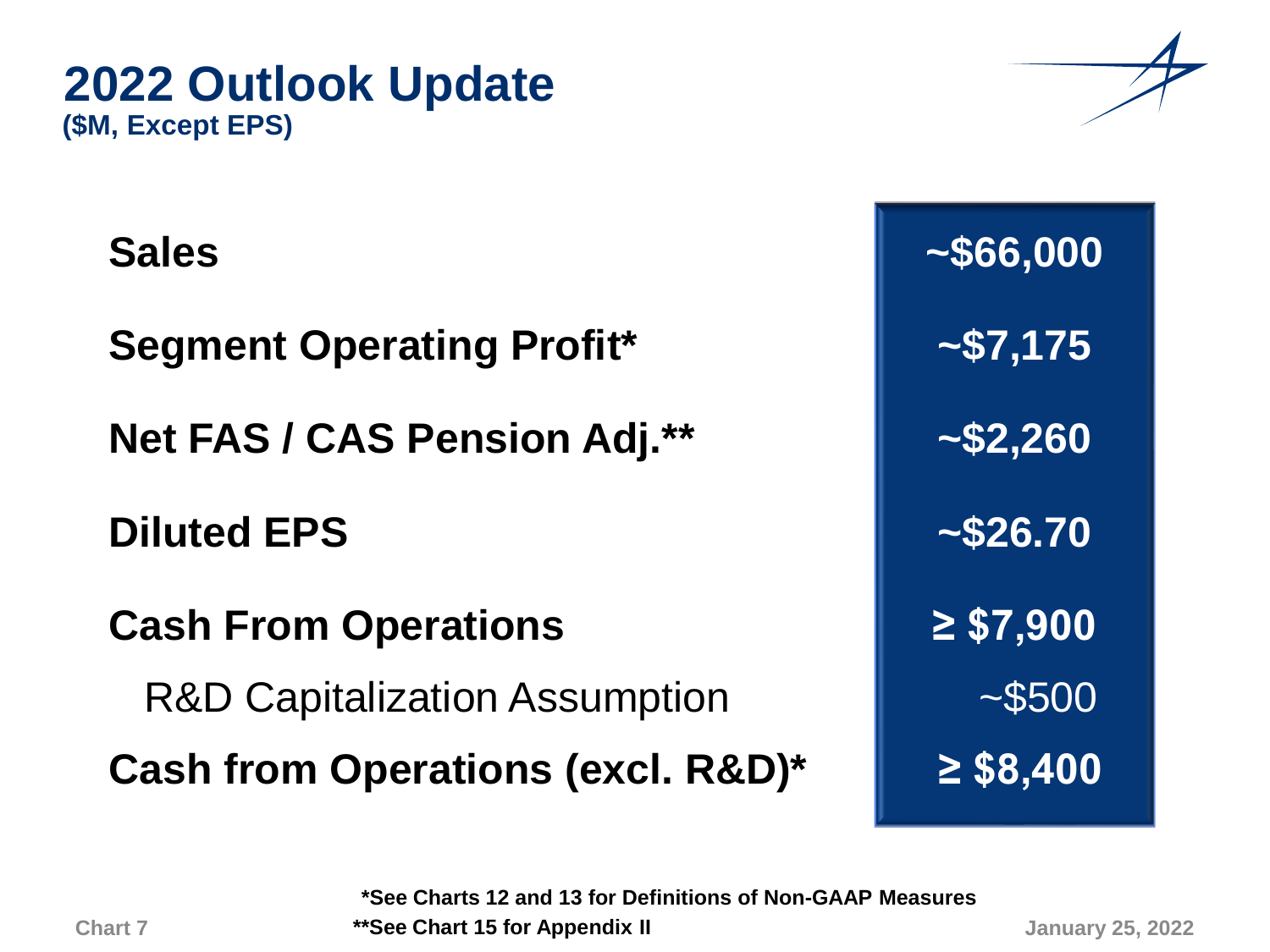### **Cash from Operations Walkdown (\$B)**

|                                          | Actual<br>2021 | Outlook<br>2022 | Outlook<br>2023 | 3 Year<br><b>Total</b> |
|------------------------------------------|----------------|-----------------|-----------------|------------------------|
| Prior Cash from Ops. (excl. R&D)*        | $\geq$ \$8.3B  | 2\$8.4B         | $\geq$ \$8.5B   | 2\$25.2B               |
|                                          |                |                 |                 |                        |
| Cash from Ops. (excl. R&D)*              | <b>\$9.2B</b>  | $\geq$ \$8.4B   | $\geq$ \$8.5B   | 2\$26.1B               |
|                                          |                |                 |                 |                        |
| <b>R&amp;D Capitalization Assumption</b> |                | $\sim (0.5)$    | $\sim (0.4)$    |                        |
| <b>Cash from Ops.</b>                    | <b>\$9.2B</b>  | $2$ \$7.9B      | $2$ \$8.1B      | $2$ \$25.2B            |
| <b>Capital Expenditures</b>              | (1.5)          | $\sim$ (1.9)    | $\sim$ (2.0)    |                        |

Free Cash Flow\*  $$7.7B$   $\geq$  \$6.0B  $\geq$  \$6.1B

# **Three Year Cash Flow Significantly Improved from October Trending Information**

**Chart January 25, 2022 8 \*See Charts 12 and 13 for Definitions of Non-GAAP Measures**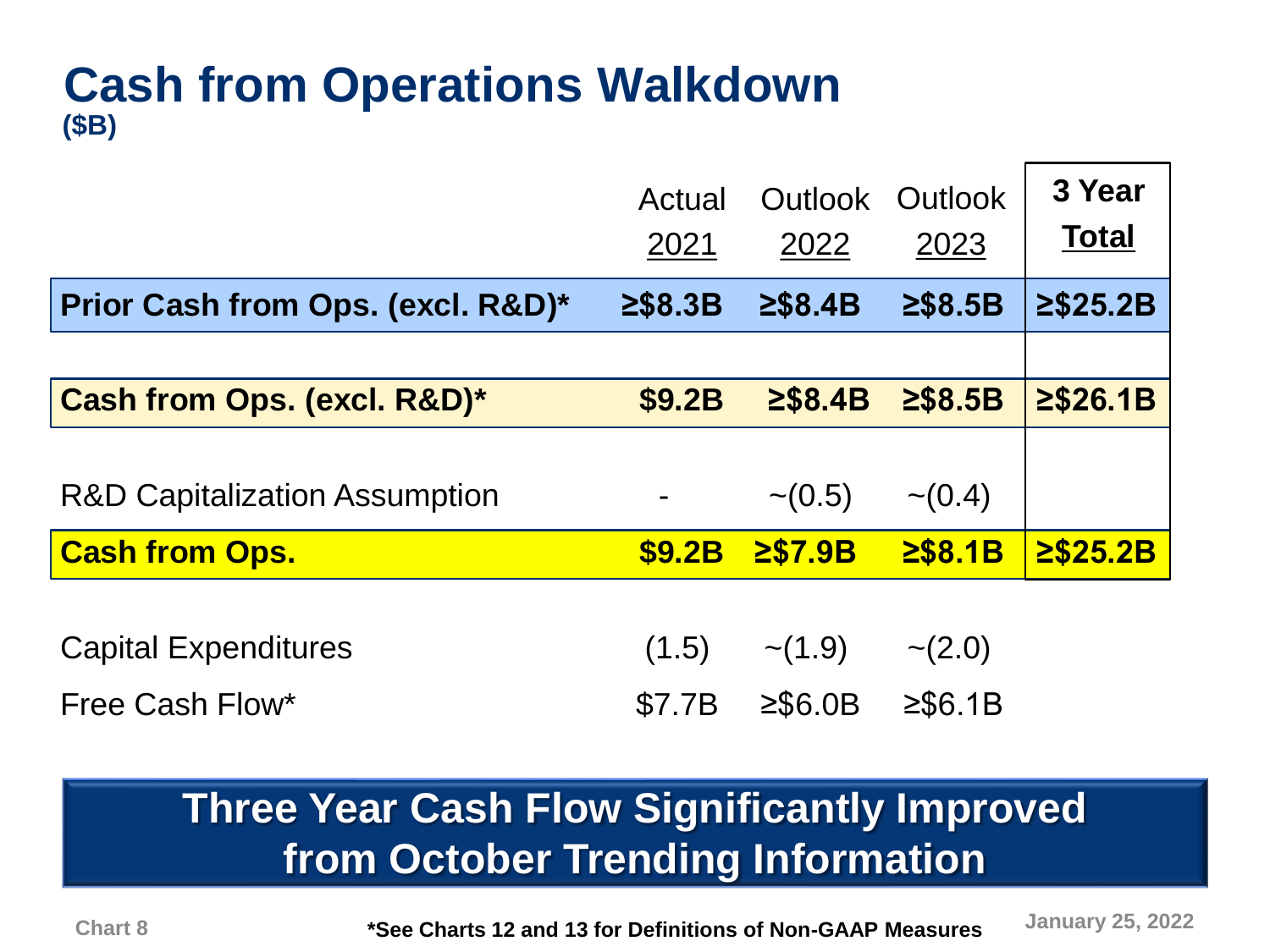

### **Chart 9**

**\*See Charts 12 and 13 for Definitions of Non-GAAP Measures**

**January 25, 2022**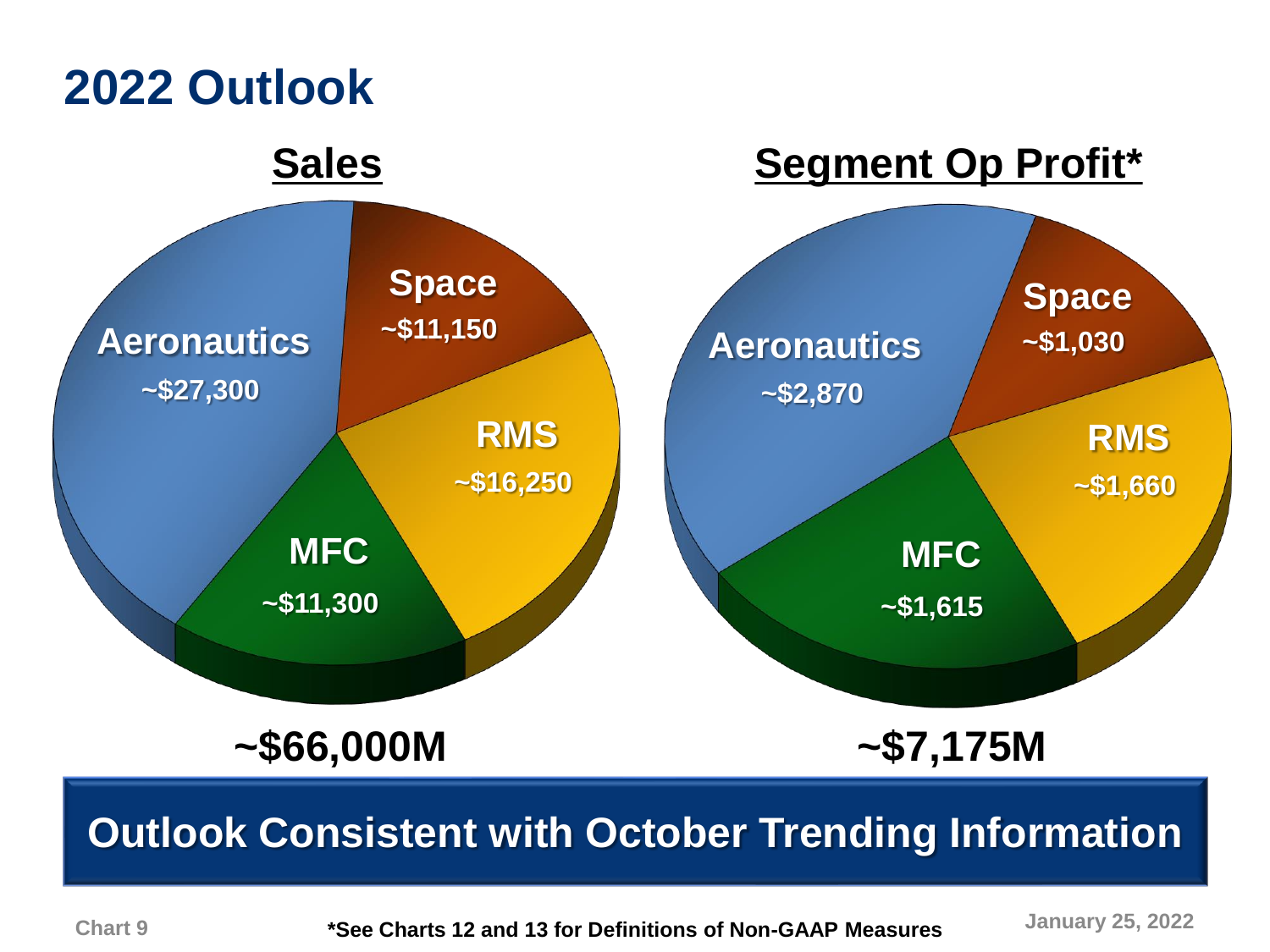



• **Ended 2021 With Strong 4Q Performance**

• **Record Cash Generated & Returned to Shareholders**

• **2022 Establishes the Foundation for Long-Term Growth**

## **Operational Performance and Cash Returns Drive Growth in Long-Term Value**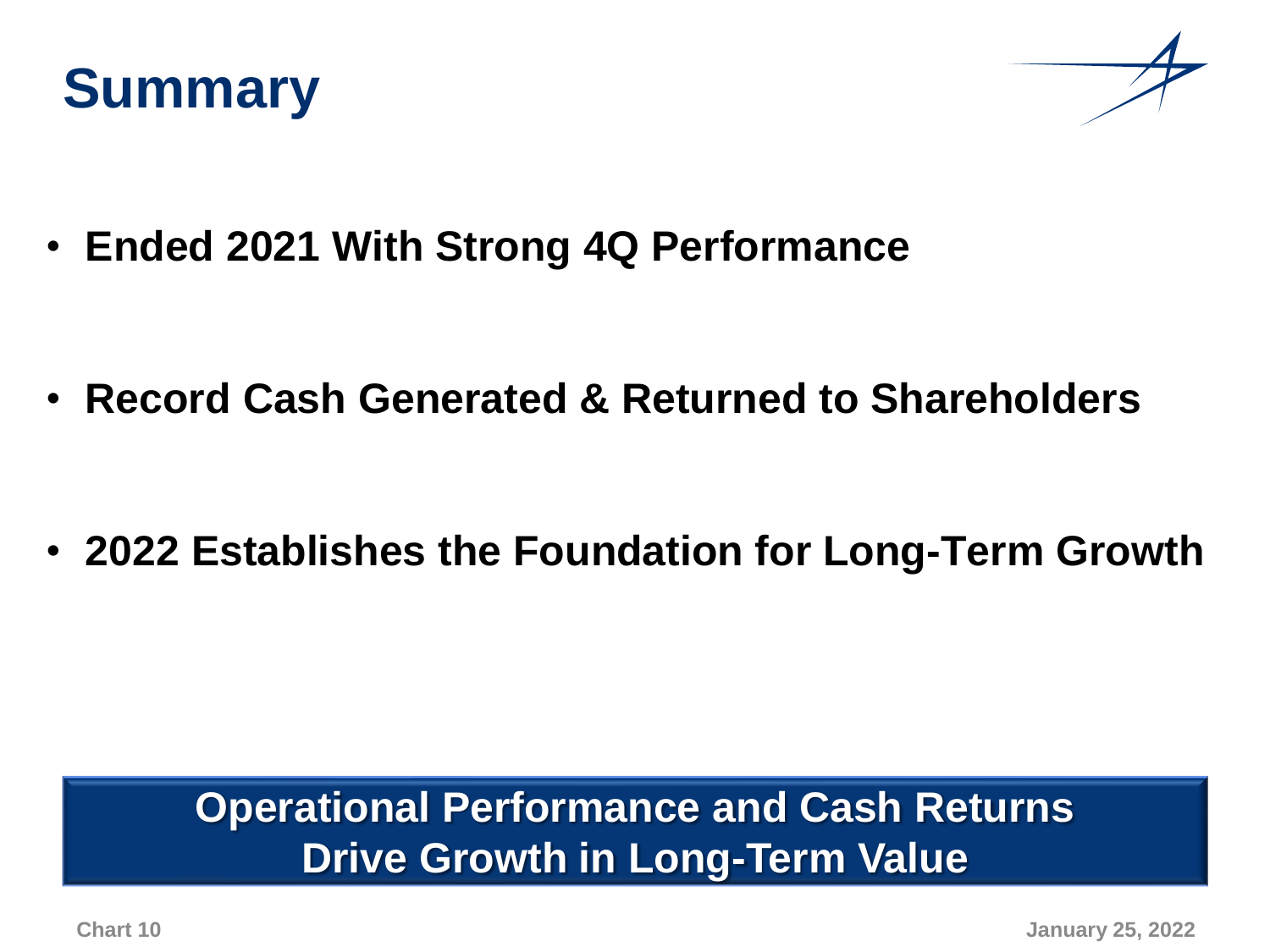

# **Financial Appendices**

**Chart 11**

**January 25, 2022**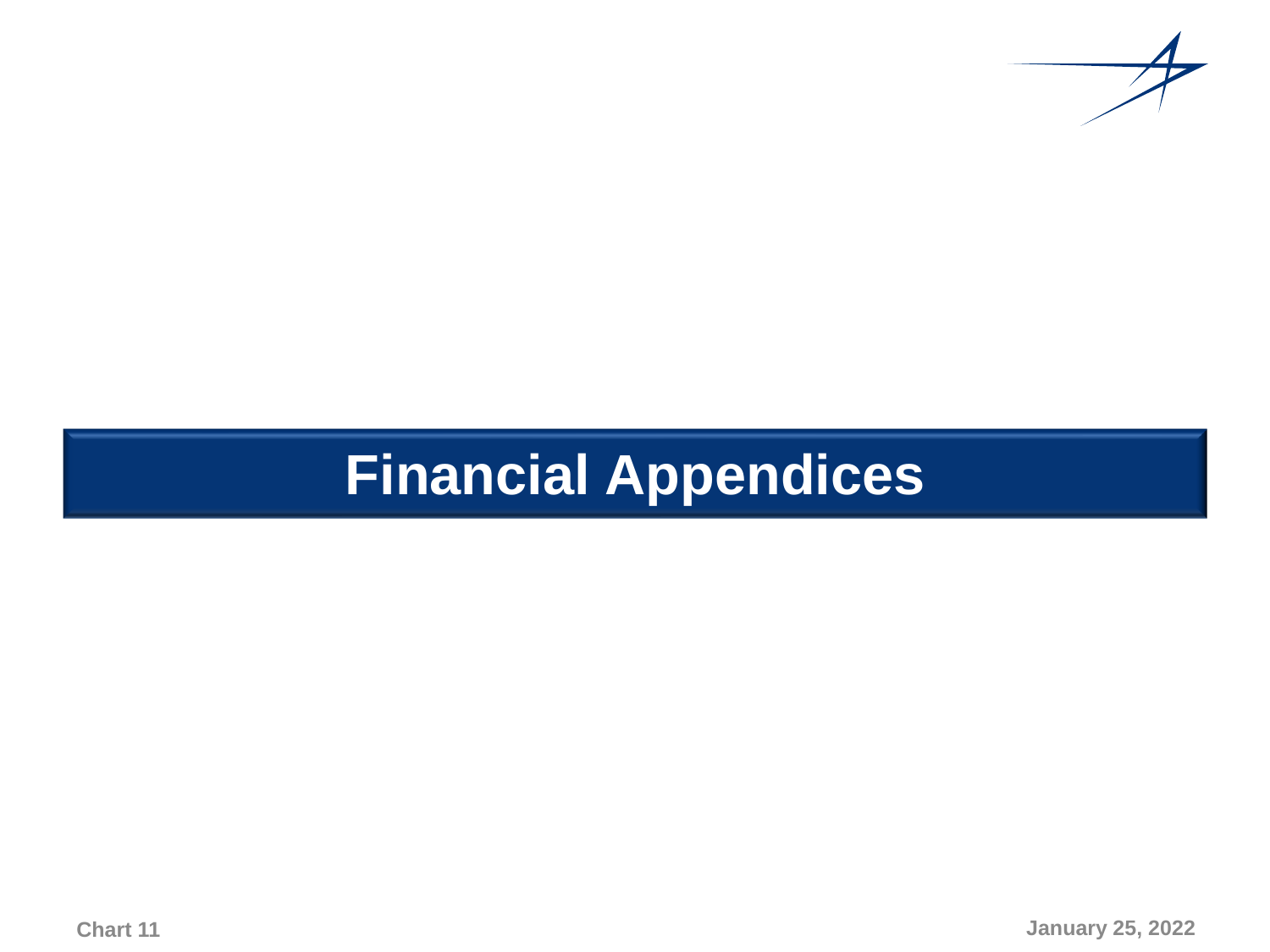# **Definitions of Non-GAAP Measures**

#### **Non-GAAP Financial Measures Disclosure**

**This presentation, and today's conference call remarks, contain non-Generally Accepted Accounting Principles (GAAP) financial measures (as defined by SEC Regulation G). While we believe that these non-GAAP financial measures may be useful in evaluating Lockheed Martin, this information should be considered supplemental and is not a substitute for financial information prepared in accordance with GAAP. In addition, our definitions for non-GAAP measures may differ from similarly titled measures used by other companies or analysts.**

#### **Free Cash Flow**

**Free Cash Flow is cash from operations less capital expenditures. We use free cash flow to evaluate business performance and overall liquidity. We believe free cash flow is a useful measure for investors because it represents the amount of cash generated from operations after reinvesting in the business and that may be available to return to stockholders and creditors (through dividends, stock repurchase and debt repayments) or available to fund acquisitions. The entire free cash flow amount is not necessarily available for discretionary expenditures.**

#### **Diluted Earnings Per Share (EPS) - Adjusted**

**Diluted EPS - Adjusted represents Diluted EPS adjusted for the third quarter 2021 noncash, non-operating pension settlement charge of \$1,665 million (\$1,310, or \$4.72 per share, after tax).**

### **Cash from operations (excluding R&D)**

**Cash from operations (excluding R&D) is cash from operations excluding the impact of a provision of the Tax Cuts and Jobs Act of 2017 related to research and development costs that went into effect on Jan. 1, 2022. The provision requires that companies capitalize and amortize research and development costs over five years for tax purposes rather than deducting such costs in the year incurred. We believe this adjusted measure of cash from operations is useful to investors because it allows for a comparison against prior periods of our ability to generate cash controlling for the change in tax law, and because the impact of the new tax law will lessen over the course of the five year amortization period and become immaterial in the sixth year.**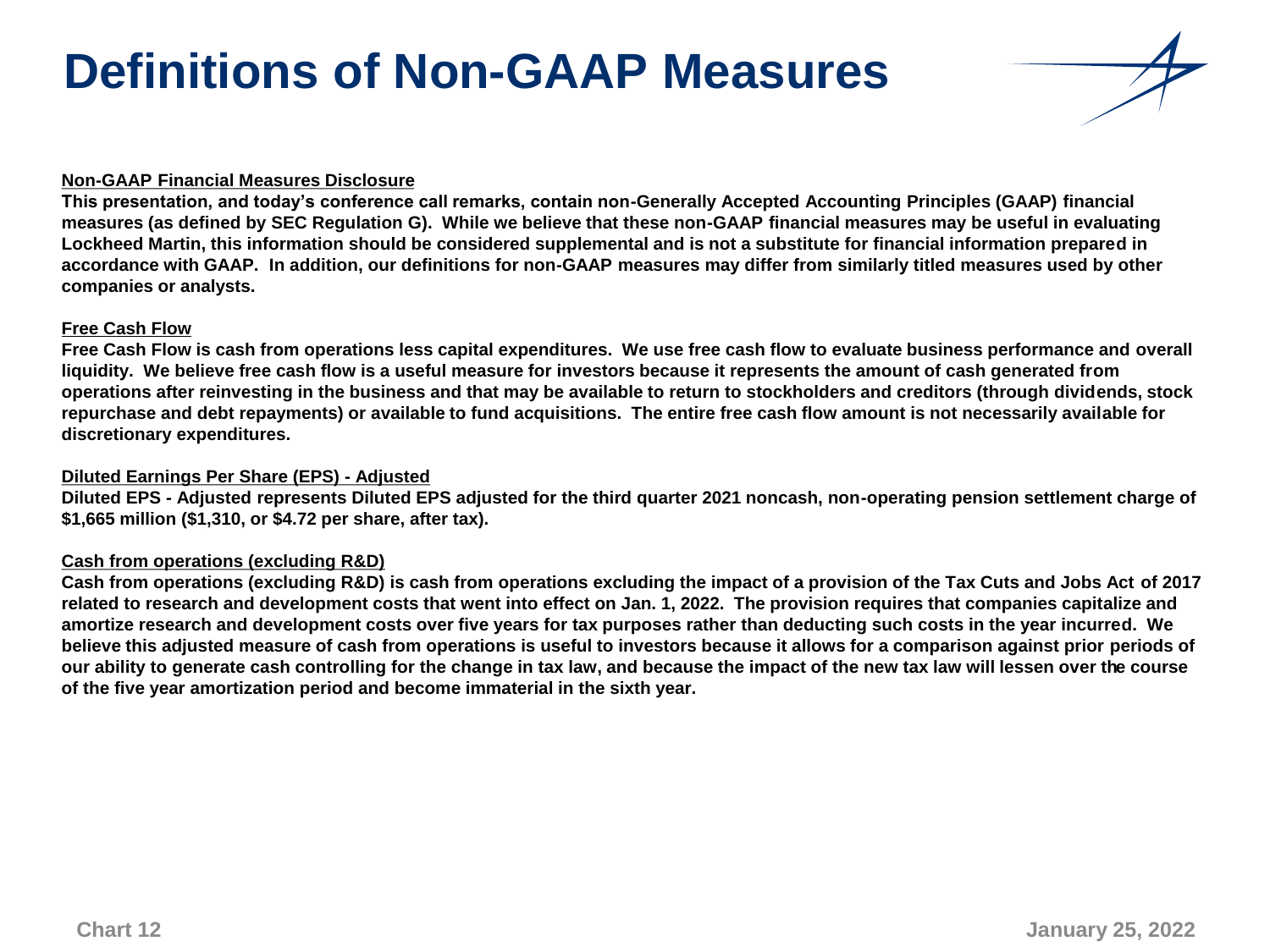# **Definitions of Non-GAAP Measures**



#### **Segment Operating Profit / Margin**

**Segment Operating Profit represents the operating profit from our business segments before unallocated income and expense. This measure is used by our senior management in evaluating the performance of our business segments and is a performance goal in our annual incentive plan. The caption "Total Unallocated Items" reconciles Segment Operating Profit to Consolidated Operating Profit. Segment Margin is calculated by dividing Segment Operating Profit by Sales.** 

| (\$ Millions)                           | 2022 Outlook   |
|-----------------------------------------|----------------|
| <b>Sales</b>                            | ~566,000       |
| <b>Segment Operating Profit</b>         | $-$ \$7,175    |
| <b>Segment Operating Margin</b>         | $~10.9\%$      |
| <b>Net FAS/CAS Operating Adjustment</b> | ~51,705        |
| Other, net                              | $\sim$ (\$350) |
| <b>Consolidated Operating Profit</b>    | $-$ \$8,530    |

|                                             |              | 2021          |               |                | 2020          |               |
|---------------------------------------------|--------------|---------------|---------------|----------------|---------------|---------------|
|                                             | <b>Sales</b> | <b>Profit</b> | <b>Margin</b> | <b>Sales</b>   | <b>Profit</b> | <b>Margin</b> |
| <b>Segment Operating Profit</b>             | \$67,044     | \$7,379       | 11.0%         | \$65,398       | \$7,152       | 10.9%         |
| <b>Total Unallocated Items</b>              |              | 1,744         |               | $\blacksquare$ | 1,492         |               |
| <b>Consolidated Operating Profit (GAAP)</b> | \$67,044     | \$9,123       | 13.6%         | \$65,398       | \$8,644       | 13.2%         |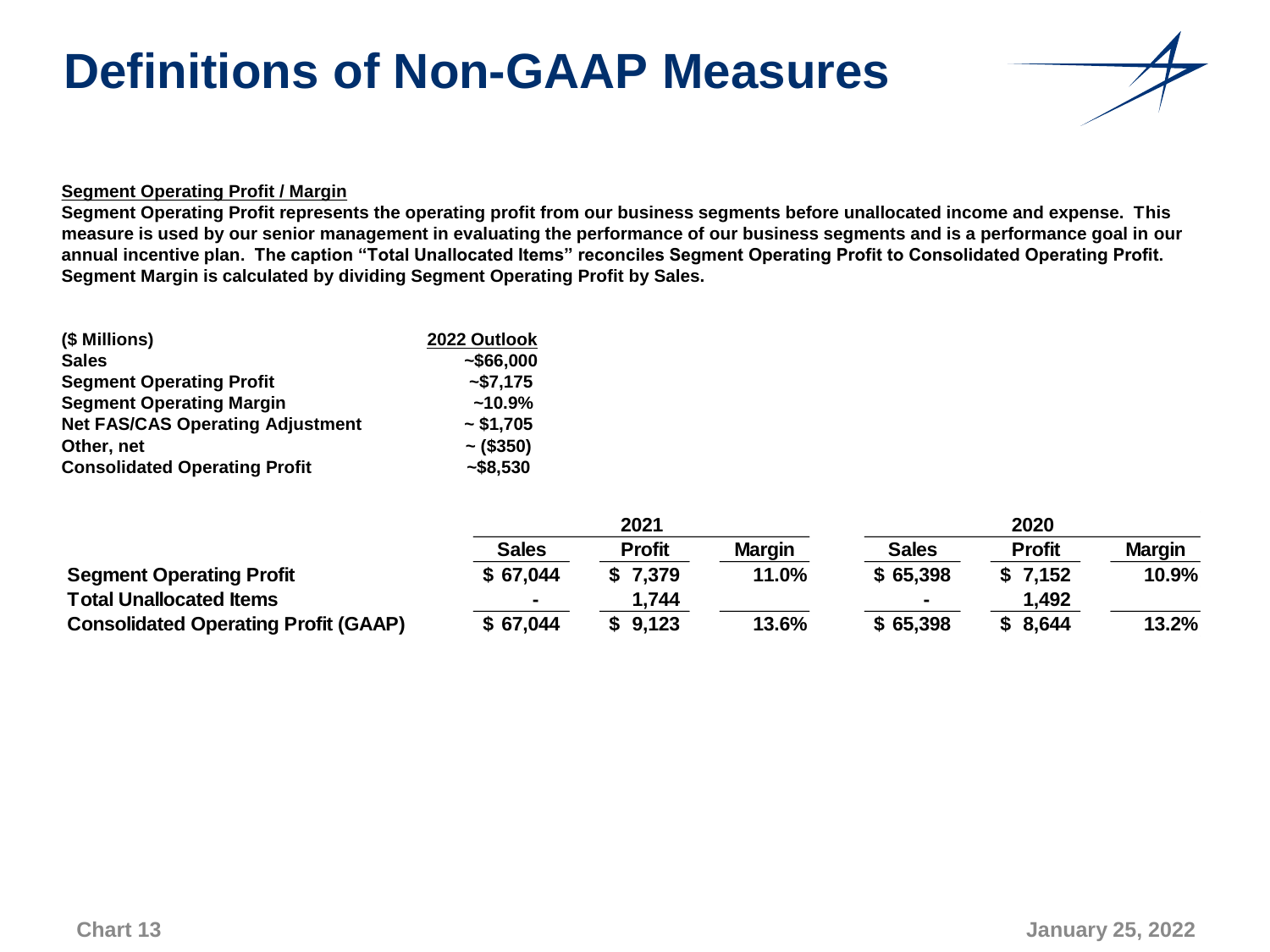| <b>Appendix I</b>                         | (\$M, Except EPS, Margin and Effective Tax Rate)                                             |                |
|-------------------------------------------|----------------------------------------------------------------------------------------------|----------------|
|                                           |                                                                                              | 2022 Outlook   |
| <b>Sales</b>                              |                                                                                              | ~1000          |
| <b>Segment Operating Profit*</b>          |                                                                                              | ~57,175        |
| <b>Segment Margin*</b>                    |                                                                                              | 10.9%          |
| <b>FAS/CAS Operating Adjustment**</b>     |                                                                                              | ~1,705         |
| Other, net                                |                                                                                              | $\sim$ (\$350) |
| <b>Consolidated Operating Profit</b>      |                                                                                              | ~1.58,530      |
| <b>Non-Operating FAS Pension Income**</b> |                                                                                              | ~1.5555        |
| <b>Effective Tax Rate</b>                 |                                                                                              | $~16.9\%$      |
| <b>Diluted EPS</b>                        |                                                                                              | ~1.526.70      |
| <b>Pension Contribution</b>               |                                                                                              | $-50$          |
| <b>Share Repurchases (\$)</b>             |                                                                                              | ~1.000         |
| <b>Chart 14</b>                           | *See Chart 12 and 13 for Definitions of Non-GAAP Measures<br>** See Chart 15 for Appendix II |                |



**January 25, 2022**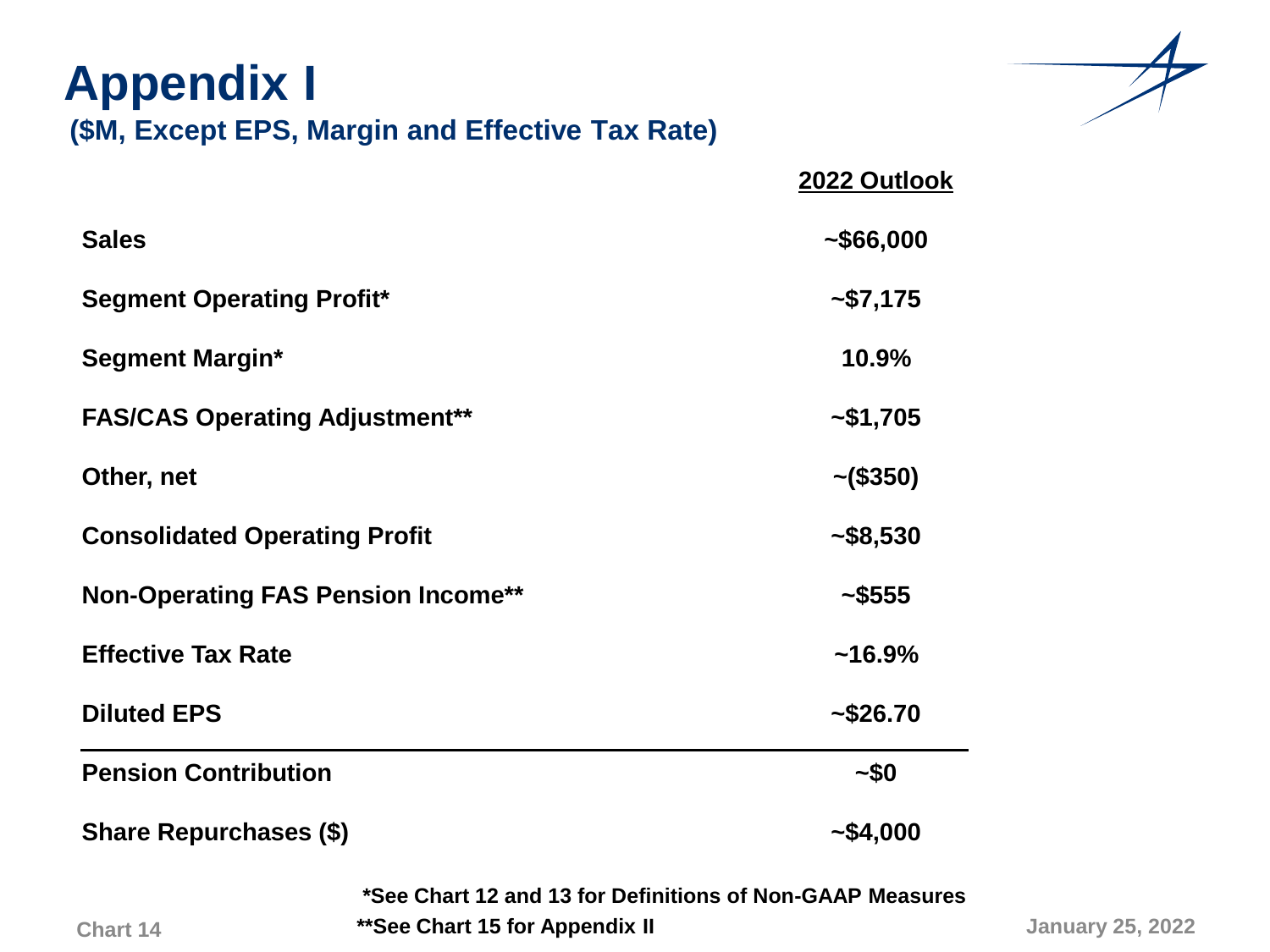### **Appendix II (\$M)**

### **Total FAS Income and CAS Recovery**

**FAS Pension Income CAS Pension Recovery** Total Net FAS/CAS Pension Adjustment

### **Service and Non-Service Cost Reconciliation**

**FAS Pension Service Cost CAS Pension Recovery** FAS/CAS Pension Operating Adjustment **<sup>~</sup>** 1,705 FAS Pension Non-Service Income **<sup>~</sup>** 555 Total Net FAS/CAS Pension Adjustment **<sup>~</sup>** \$2,260

**The corporation records the non-service cost components of net periodic benefit cost as part of other non-operating income, net in the consolidated statement of earnings. The non-service cost components in the table above relate only to the corporation's qualified defined benefit pension plans.** 

|                 | 2022           |
|-----------------|----------------|
|                 | <b>Outlook</b> |
|                 |                |
| ${\mathbb S}^-$ | 460            |
|                 | 1,800          |
|                 | \$2,260        |
|                 |                |
|                 |                |
| \$              | (95)           |
|                 | 1,800          |
|                 | 1,705          |
|                 | c c c          |